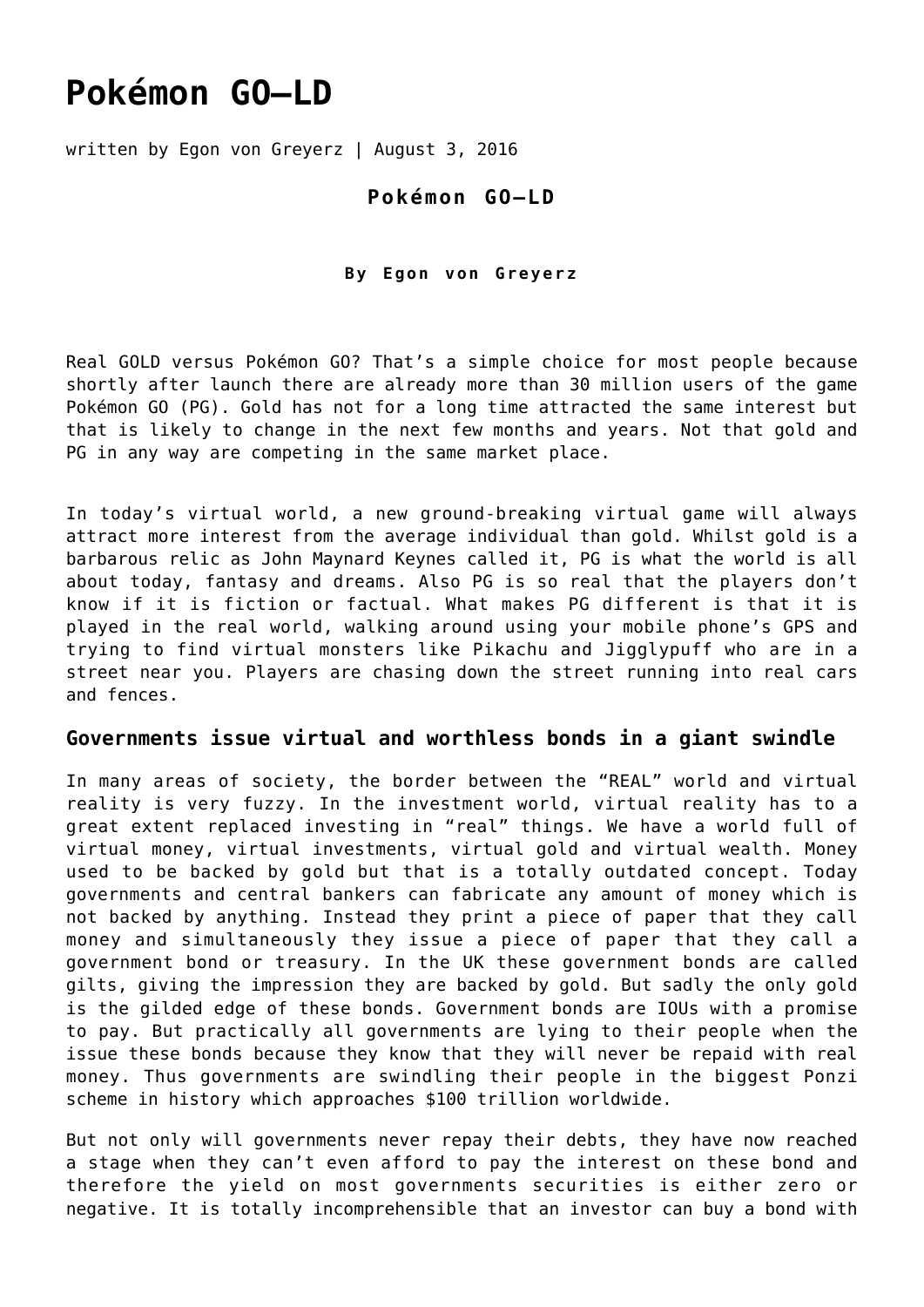a zero yield or negative interest and which will never be repaid. To paraphrase **Mark Twain:**

**"I am as concerned about the lack of return ON my money as the return OF my money."**



# **A \$1.5 Quadrillion Bubble**

Realistic games like PG contribute to making the virtual world ever closer to the real world. This is why investors are happily buying ETFs, futures, or paper gold. The biggest percentage of investments today are virtual or derivatives. This means that there are no underlying real assets but just pieces of paper that are likely to mature worthless in coming years. In addition to most ETFs which are synthetic, there are \$1.1-1.5 quadrillion derivatives outstanding. Most of these are only virtual which means that they have no real value and are likely to mature worthless.

## **Governments desperately printing money to support asset markets**

But it is not only ETFs and derivative markets that are virtual. Both stock markets and bond markets have less and less to do with reality. Because governments worldwide are now issuing unlimited amounts of worthless debt in order to support asset markets including stocks and bonds. Whilst investors in many countries are pulling out of stock markets, governments are buying increasing amounts of stocks and bonds. Both the European Central Bank and the Bank of Japan are actively pushing these markets up. The BoJ is a top 10 shareholder in 90% of Japanese companies. But even worse, the BoJ is currently the only buyer of Japanese bonds and now owns 50% of all bonds outstanding. The ECB is also active in most asset markets and is for example buying corporate bonds to the extent of €400 million per day. With many major central banks actively supporting markets, many stock markets are going to new highs. This is why valuations are reaching dizzy heights. The Schiller P/E ratio for the S&P is now for example 27X. This is against an average of 16.7X which means there is currently a 62% overvaluation.

## **Helicopter money has already arrived**